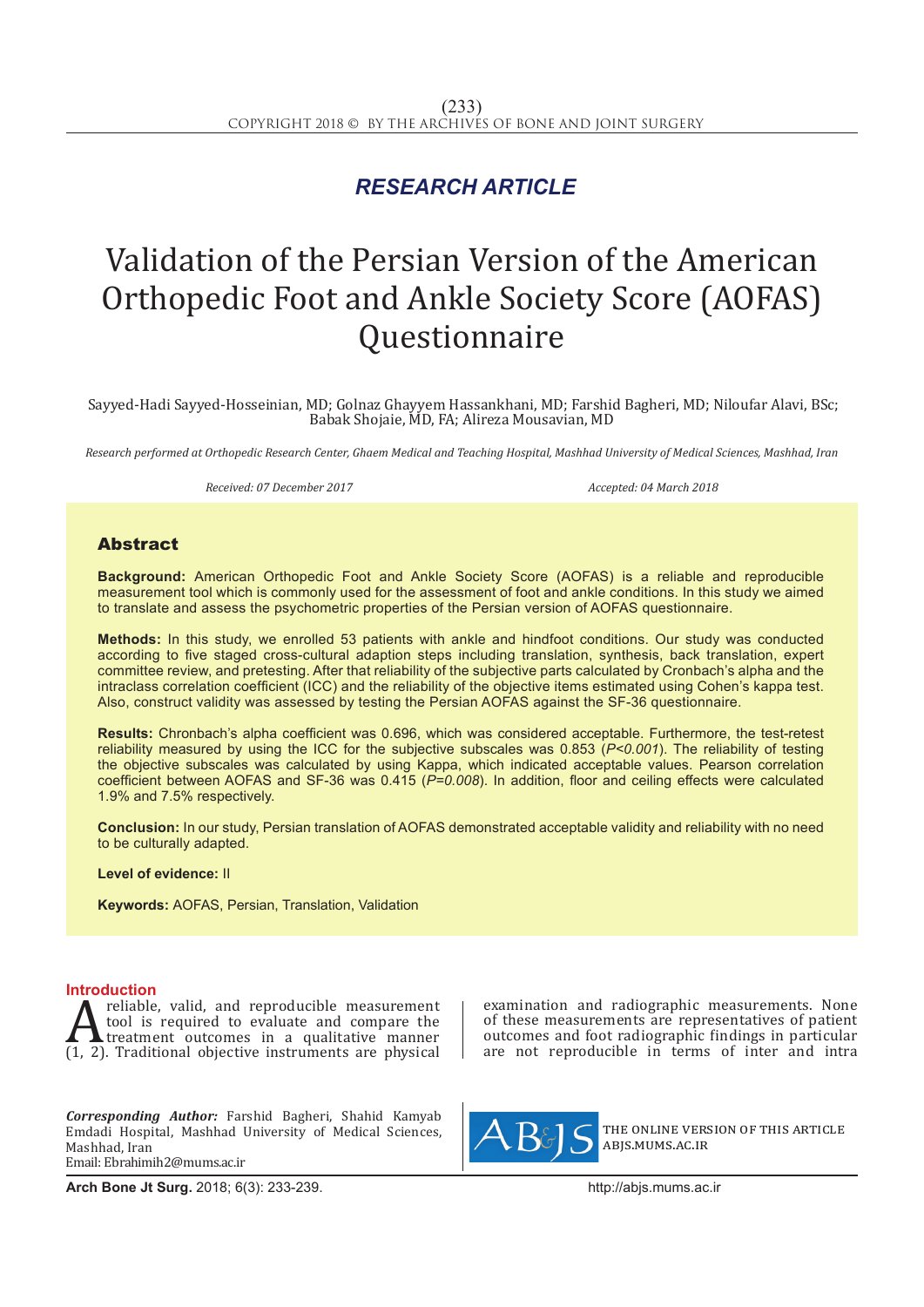VOLUME 6. NUMBER 3. MAY 2018

THE ARCHIVES OF BONE AND JOINT SURGERY. ABJS.MUMS.AC.IR PERSIAN TRANSLATION OF AOFAS

observer reliability. Recent trend is toward more subjective patient reported outcome scores (3-12). American Orthopedic Foot and Ankle Society Score (AOFAS) is commonly used for the assessment of foot and ankle conditions, which is comprised of three domains each assessing a specific feature of the lower extremity (13). AOFAS contains four anatomic scales including ankle-hindfoot, midfoot, hallux<br>metatarsophalangeal-interphalangeal joints, and metatarsophalangeal-interphalangeal lesser metatarsophalangeal-interphalangeal joints. Each scale consists of three subscale including pain, function, and alignment with the total value score of 100 in each scale (14). These domains are divided into objective and subjective sub domains in which physicians rate to 5 questions while 4 are rated by the patients.

Due to extensive usage of AOFAS in various studies by foot and ankle surgeons, we aimed to translate and assess the psychometric properties of the Persian version, which can be used in Persian speaking countries including Iran, Tajikistan, Afghanistan, as well as parts of Iraq, and Pakistan.

### **Materials and Methods**

#### *Patients*

In this study, we enrolled 53 patients from the foot and ankle clinic from November 2016 to April 2017 after receiving Institutional Review Board (IRB) approval from Mashhad

University of Medical Sciences. All of the patients agreed to complete informed consent form before entering the study. Inclusion criteria were ankle and hindfoot conditions and ability to speak Persian fluently. We excluded patients who were not able to independently complete the form (illiterate or none fluent speakers), with radiating pain because of the spine disorders, or with neuropathic pain such as charcot-marie tooth disease.

#### *Translation and cross-cultural adaptation*

Our study was conducted according to the recommended five staged cross-cultural adaption steps which are currently in use (15).These stages consist of translation, synthesis, back translation, expert committee review, and pretesting (15).

*Translation:* at first, three native Persian speakers including two orthopedists and one non-medical expert translated the original version of the questionnaire into Persian.

*Synthesis, back translation, and expert committee review:* the translated questionnaires were reconciled to achieve a unified questionnaire. Next, a native English speaker, who was also fluent in Persian language, back translated this version into English, which was followed by comparing that to the original one in a meeting to resolve probable contradictions and ambiguities.

*Pretesting:* Finally, 20 patients filled the Persian version to assess face validity and comprehensiveness of the questionnaire. Face validity indicates that each item of a questionnaire is convenient for its overall concept. Face validity assesses if most people of the society would percept the same concept from a test. In other words, it answers to: do the questions really appear to be valid to the respondents $(16)$ . Following this step, we addressed difficulties in understanding the description of the items [Figure 1].

#### *Statistical analysis*

For statistical analysis, SPSS version 16.0 (SPSS Inc., Chicago IL) was used. Demographic statistics were calculated for all variables including frequency, percentage, mean, and standard deviation (SD). Also validation and psychometric assessment were performed using internal consistency, test–retest reliability, construct validity, and ceiling and floor effects measurement.

#### *Assessment of psychometric properties*

During the first visit, 53 patients were asked to fill out the Persian AOFAS and the 36-Item Short Form Survey (SF- 36) questionnaire. Fifty patients filled the AOFAS questionnaire for the second time during the second visit after a mean of four days (range:  $\overline{2}$  to 7 days). Patients did not receive any major treatment during this period, including surgery or injection.

#### *Reliability testing*

Reliability estimates the consistency or reproducibility of a questionnaire by using various tests (17). In this study, we used Cronbach's alpha and the intraclass correlation coefficient (ICC) for the subjective parts of the questionnaire that was filled by the patients. Cronbach's alpha estimates the degree of relationship and direction of response among the items within a domain (18). Cronbach's alpha ranges between 0 to 1 with stronger relationship when it is closer to 1 (18). We also used ICC to assess the similarity in responses between test and retest after an average of 4 days. This shows reliability and reproducibility of the questionnaire (17). ICC value of  $> 0.70$  is often considered reliable (19).

To test the reliability of the objective items that filled by two different physicians, we used Cohen's kappa test. It is similar to ICC, which is applied to test inter and intra rater reliability (20). Kappa coefficient closer to 1 is indicative of higher reliability between the raters. (20).

#### *Construct validity*

Validity estimates the concept that the questionnaire is supposed to measure (17). By applying a formerly validated questionnaire in Persian, the construct validity of a newly translated one can be analyzed. We used SF-36 questionnaire, which has been previously validated and translated into Persian (21). Construct validity was assessed using Pearson's correlation coefficient.

#### *Floor and ceiling effects*

These effects are measurable in studies with the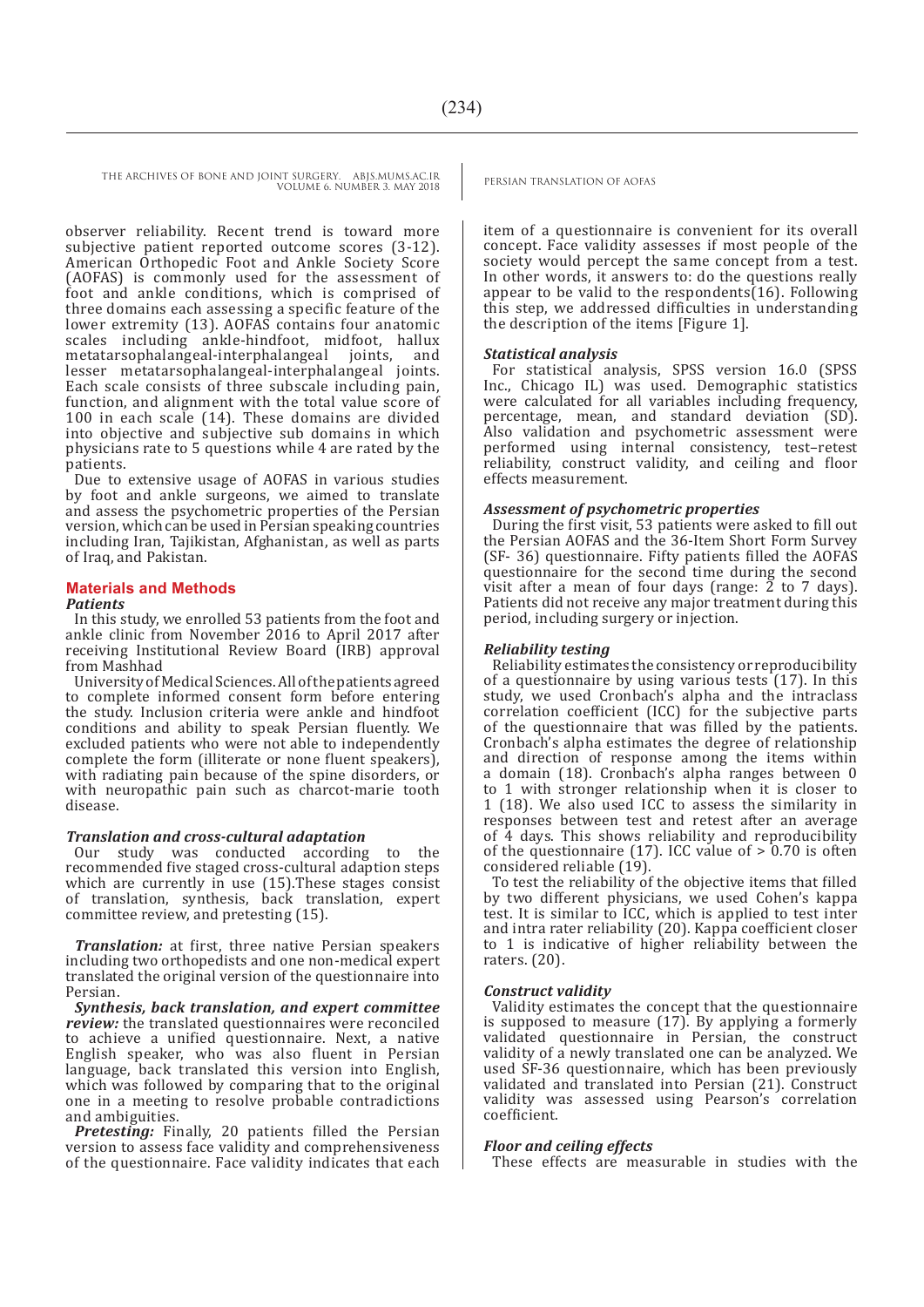|                             |     | <b>یرسشنامه AOFAS یشت یا</b> |                                |  |
|-----------------------------|-----|------------------------------|--------------------------------|--|
| <b>« مشخــصـات فــردي »</b> |     |                              |                                |  |
| تاريخ روز:                  | سن: | شماره ملي:                   | <br> <br>  نام و نام خانوادگی: |  |
| سمت درگیر: راست□ چپ□        |     | شماره پرونده:                | شغل: $\Bigg\vert$              |  |

#### **درد: )04 امتیاز(** ندارم 04 خفیف (گهگاهی) ( 1988) میباشد ( 1988) از این مناسب استفاده است. این مناسب استفاده استفاده استفاده استفاده استفاده متوسط (هر روز) هر استخدام المعرف (هر روز المعرف ) به استخدام المعرف المعرف المعرف المعرف المعرف المعرف المعرف ا شدید )تقریبا همیشه( 4 **عملکرد: )04 امتیاز( محدودیت حرکتی و نیاز به وسیله کمکی** محدودیتی در فعالیت ندارم 04 محدودیتی در فعالیت های روز مره ندارم , در فعالیت ورزشی و تفریحی محدودیت دارم. 7 محدودیت در فعالیتهای روزمره و تفریحی دارم. و از عصا استفاده میکنم. 0 محدودیت شدید در فعالیت های روزمره و تفریحی دارم و از واکر یا ویلچر یا بریس استفاده میکنم. 4 **حد اکثر طول پیاده روی :) بر حسب بلوک(** بیش از 6 بلوک 5 6-4 بلوک 0 ا <del>۱</del>۳ بلوک 0 با استان می است که استان است. استان استان استان استان استان استان استان استان استان استان استان ا کمتر از ۱ بلوک 4 برای است. از 1 بلوک 4 برای است که برای است که برای است که برای است که برای است که برای است که **سطوح پیاده روی** مشکلی در سطوح نا هموار ندارم 5 در سطوح ناهموار, پله و سطح شیب دار کمی مشکل دارم. 0 در سطوح ناهموار, پله و سطح شیب دار مشکل زیادی دارم. 4 **اختالل در راه رفتن** ندارم یا خفیف 8 واضح (متوسط) (  $\epsilon$ شدید با این است و با این است و است و است و است و است و است و است و است و است و است و است و است و است و است و ا<br>مسائل است و است و است و است و است و است و است و است و است و است و است و است و است و است و است و است و است و اس **دامنه حرکت در پالن ساژیتال ) فلکشن و اکستنشن(** طبیعی یا محدودیت کم) 33 درجه یا بیشتر( 8 محدودیت متوسط ( ۱۵ تا ۹۲ درجه) است. ( سال ۱۹۵ تا 9 درجه) است و متوسط ( ۱۵ تا 9 درجه) است و متوسط ( ۵ تا 9 درجه محدودیت شدید )کمتر از 11 درجه( 4 **دامنه حرکتی عقب پا ) اورژن و اینورژن(** طبیعی یا محدودیت کم (۷۵ تا ۱۰۰ ٪ طبیعی) (15 تا 133 تا 133 تا 133 تا 133 تا 133 تا 133 تا 133 تا 133 تا 133 تا محدودیت متوسط ( ۲۵ تا ۷۳٪) طبیعی) است. تا هم این متوسط ( ۷۵ تا ۷۴٪) طبیعی ( 01 تا ۷۴٪) صدا و است. تا هم این مت محدودیت شدید (کمتر از ۲۴٪ طبیعی)  $(i\text{ln}(\mathbf{f} \cdot))$

|           | پايداري مچ پا و عقب پا                                                     |
|-----------|----------------------------------------------------------------------------|
| $\lambda$ | يايدار                                                                     |
|           | كاملا نا يابدار                                                            |
|           | الاينمنت (امتداد) : ١٠ امتياز                                              |
| $\lambda$ | خوب, پا پلانتیگراد و میدفوت در الاینمنت طبیعی                              |
| $\lambda$ | متوسط , پا پلانتیگراد و درجاتی از اختلال محور در مید فوت , علامت ندارد     |
|           | بد , پا پلانتیگراد نیست و اختلال محور شدید در مید فوت دارد و علامتدار است. |

Figure 1. Persian version of the AOFAS with acceptable psychometric properties.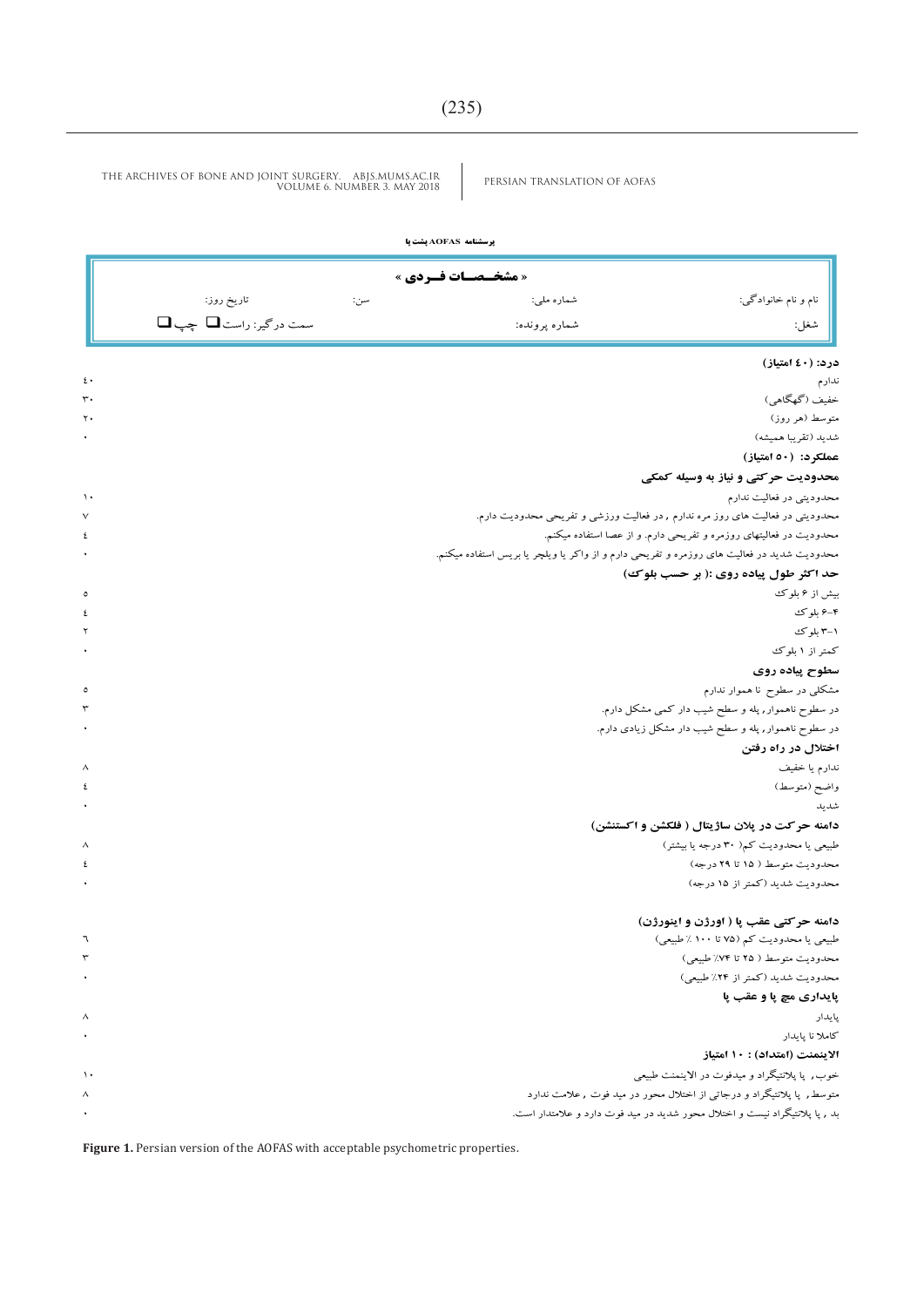sample size of at least 50 participants. These effects are not commonly acceptable if more than 15% of participants' responses show the lowest or highest possible scores. This means that the patients with the highest or lowest scores cannot be differentiated, which indicates limited responsiveness and low content validity when these effects are calculated more than 15% of the respondents (19).

#### **Results**

Demographic characteristics of participants are summarized in Table 1. The mean scores of AOFAS taken as test and retest were 75 and 76, respectively. Also the SF-36 questionnaire had the mean scores of 80 [Table 2].

Chronbach's alpha coefficient for measuring internal consistency ranged between 0.631 and 0.783 while the total was 0.696, which was considered acceptable [Table 3]. Furthermore, the test-retest reliability measured by using the ICC for the subjective subscales was 0.853 indicating a very good intra-rater reliability (*P<0.001*). The reliability of testing the objective subscales was calculated by using Kappa, which indicated acceptable values. Kappa coefficient was 0.47 for gait abnormality (*P<0.001*), 0.79 for sagittal ROM (*P<0.001*), 0.66 for hindfoot motion (*P<0.001*), 0.37 for stability (*P=0.008*), and 0.86 for alignment (*P<0.001*).

Pearson's correlation coefficient between AOFAS and SF-36 measured for the validity of the Persian version was 0.415, which was statistically significant (*P=0.008*) [Table 2]. In addition, floor and ceiling effects were calculated 1.9 % and 7.5 % respectively both of which were small and acceptable.

| Table 1. Characteristics of patients with the ankle and hind foot problems (N=53) |                                                                                                        |              |  |  |  |
|-----------------------------------------------------------------------------------|--------------------------------------------------------------------------------------------------------|--------------|--|--|--|
| Age (Mean(SD))                                                                    |                                                                                                        | 32.1(11.9)   |  |  |  |
| Sex $(no. (%))$                                                                   | Male                                                                                                   | 38.0 (70.4)  |  |  |  |
|                                                                                   | Female                                                                                                 | 15.0 (27.8)  |  |  |  |
| Affected Side (no. (%))                                                           | Right                                                                                                  | 38.0 (62.3)  |  |  |  |
|                                                                                   | Left                                                                                                   | 19.0 (35.2)  |  |  |  |
|                                                                                   | Both                                                                                                   | 1.00(1.90)   |  |  |  |
| <b>Diagnosis</b>                                                                  | Calcaneus Fracture                                                                                     | 8.00(30.8)   |  |  |  |
|                                                                                   | Ankle Fracture                                                                                         | 6.00(23.1)   |  |  |  |
|                                                                                   | Others (talar osteochondral defect, ankle sprain,<br>Achilles tendon rupture, and ankle ganglion cyst) | 12.00 (46.2) |  |  |  |
| Occupation (no. $(\%)$ )                                                          | Student                                                                                                | 5.00(11.9)   |  |  |  |
|                                                                                   | Self-employed                                                                                          | 27.0 (64.3)  |  |  |  |
|                                                                                   | Teacher                                                                                                | 2.00(4.80)   |  |  |  |
|                                                                                   | Housewife                                                                                              | 8.00 (19.0)  |  |  |  |
| Educational level (no. (%))                                                       | Primary school                                                                                         | 8.00(21.1)   |  |  |  |
|                                                                                   | Junior high school                                                                                     | 15.0(39.5)   |  |  |  |
|                                                                                   | High School diploma                                                                                    | 7.00(18.4)   |  |  |  |
|                                                                                   | Bachelor degree                                                                                        | 8.00(21.1)   |  |  |  |

| Table 2. Average scores of patient with the ankle and hind foot problems and construct validity<br>expressed by Pearson's correlation between AOFAS and SF36 |      |           |                            |       |  |
|--------------------------------------------------------------------------------------------------------------------------------------------------------------|------|-----------|----------------------------|-------|--|
| <b>Questionnaires</b>                                                                                                                                        | Mean | <b>SD</b> | <b>Pearson correlation</b> |       |  |
| <b>AOFAS Retest</b>                                                                                                                                          | 76.3 | 19.5      |                            |       |  |
| <b>AOFAS Test</b>                                                                                                                                            | 75.4 | 20.8      |                            |       |  |
| SF <sub>36</sub>                                                                                                                                             | 80.4 | 13.8      | 0.415                      | 0.008 |  |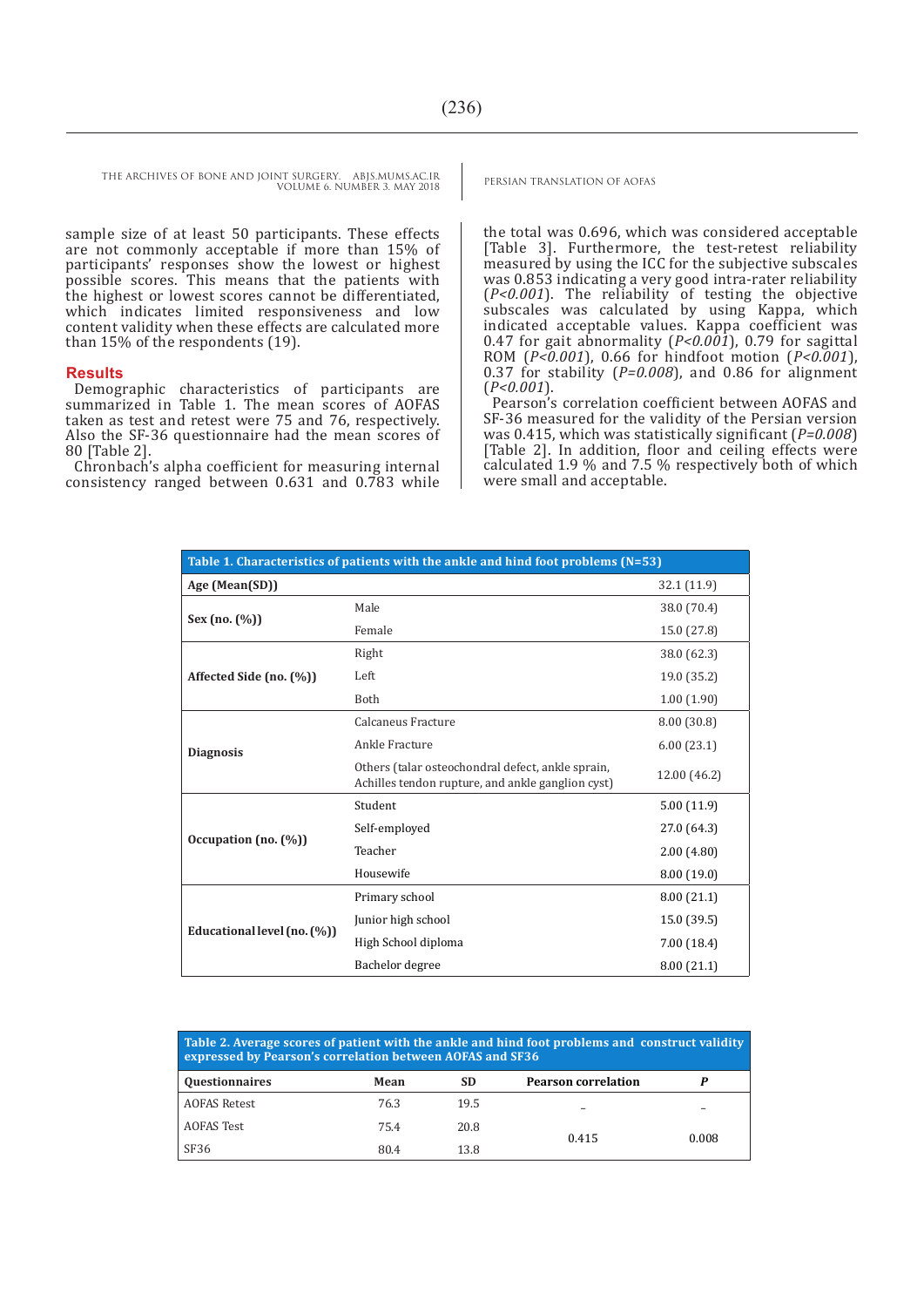#### **Table 3. Internal consistency and test-retest reliability of the Persian version of the American Orthopedic Foot and Ankle Society (AOFAS) Ankle-Hindfoot Questionnaire**

| <b>Internal Consistency</b> |                          | Cronbach | Kappa<br><b>Intraclass Correlation</b> |                                  |                   |                   |            |
|-----------------------------|--------------------------|----------|----------------------------------------|----------------------------------|-------------------|-------------------|------------|
|                             |                          | Alpha    |                                        | <b>Intraclass</b><br>correlation | <b>Upper Band</b> | <b>Lower band</b> | <b>Sig</b> |
| Subjective<br>domain        | Pain                     | 0.783    | ۰                                      | 0.853                            | 0.917             | 0.741             | < 0.001    |
|                             | Activities limitations   | 0.656    | $\overline{\phantom{0}}$               |                                  |                   |                   |            |
|                             | Maximum walking distance | 0.678    | ۰                                      |                                  |                   |                   |            |
|                             | Walking surfaces         | 0.653    | $\overline{\phantom{0}}$               |                                  |                   |                   |            |
| Objective<br>domain         | Gait abnormality         | 0.656    | 0.474                                  | $\overline{\phantom{0}}$         |                   | -                 | < 0.001    |
|                             | Sagittal ROM             | 0.668    | 0.788                                  | -                                |                   |                   | < 0.001    |
|                             | Hindfoot motion          | 0.656    | 0.662                                  | -                                |                   |                   | < 0.001    |
|                             | Stability                | 0.701    | 0.369                                  |                                  |                   |                   | 0.008      |
|                             | Alignment                | 0.631    | 0.856                                  |                                  |                   |                   | < 0.001    |
|                             | Total                    | 0.696    | $\overline{\phantom{0}}$               | -                                |                   |                   | -          |

#### **Discussion**

Several studies have investigated the reliability and validity of AOFAS questionnaire in patients with ankle and foot disorders  $(1, 22-24)$ . In this study, we assessed the psychometric properties in patients with any ankle and foot condition (25). Our study revealed an acceptable reliability and validity for Persian version of this questionnaire in both subjective and objective domains.

Like the other studies, our study had some limitations. First, the small number of participants is always a limitation. SF-36 questionnaire was a general measure, which could not show a high coefficient although the correlation was still significant.

The AOFAS questionnaire was translated into Persian with no need to be culturally adapted. The internal coherence between each item and the total score was acceptable. Furthermore, the intra-rater reliability was measured using the subjective subscales of the Persian version of the AOFAS questionnaire, which indicated a very good result. Also, the inter-rater reliability was calculated using Kappa test.

The intra-rater reliability of subjective subscales in other studies showed excellent results, which was very good in our study (22, 24). Our result can possibly arise from the fact that pain item has a great effect on subjective scores. Since pain level cannot change during four days, intra-rater reliability cannot differ during this short period. In addition, it is possible that subjective subscales could be recalled easily after a short period for the retest (24). Comparing kappa and ICC revealed higher reliability in subjective subscales that might also be influenced by the pain as noted before.

Validity of the Persian AOFAS was measured by testing against SF-36, which had been validated into Persian previously. Choosing SF36 as a questionnaire to validate another orthopedic one has been recommended (13). A systematic review revealed no significant construct validity comparing AOFAS with the SF-36, while there

was a moderate correlation between AOFAS and the other measures including foot function index (FFI) (1, 26). As such, it has been suggested to use both AOFAS and SF-36 questionnaires in case of an ankle and hindfoot condition as they complete each other due to the fact that SF-36 demonstrates the overall patient's health status whereas AOFAS measures a specific region's function (27).

In our study, Persian translation of AOFAS demonstrated acceptable validity and reliability with no need to be culturally adapted. Due to the fact that this questionnaire is shorter than the other foot and ankle assessment tools such as SF-36 and FFI, it is more appreciable among clinicians as well as the patients with foot and ankle problems both for the treatment assessment and the follow-up.

Patient consent: Informed consent was obtained from the study participant

Disclosure: The authors report no conflict of interest concerning the materials or methods used in this study or the findings specified in this paper.

Sayyed-Hadi Sayyed-Hosseinian MD Farshid Bagheri MD Orthopedic Research Center, Shahid Kamyab Hospital, Mashhad University of Medical Sciences, Mashhad, Iran

Golnaz Ghayyem Hassankhani MD

Niloufar Alavi BSc Alireza Mousavian MD

Orthopedic Research Center, Ghaem Hospital, Mashhad University of Medical Sciences, Mashhad, Iran

Babak Shojaie MD FA

Traumatology, Hand and Orthopedic Surgery Department, st. Marien Medical Campus, Friesoythe, Germany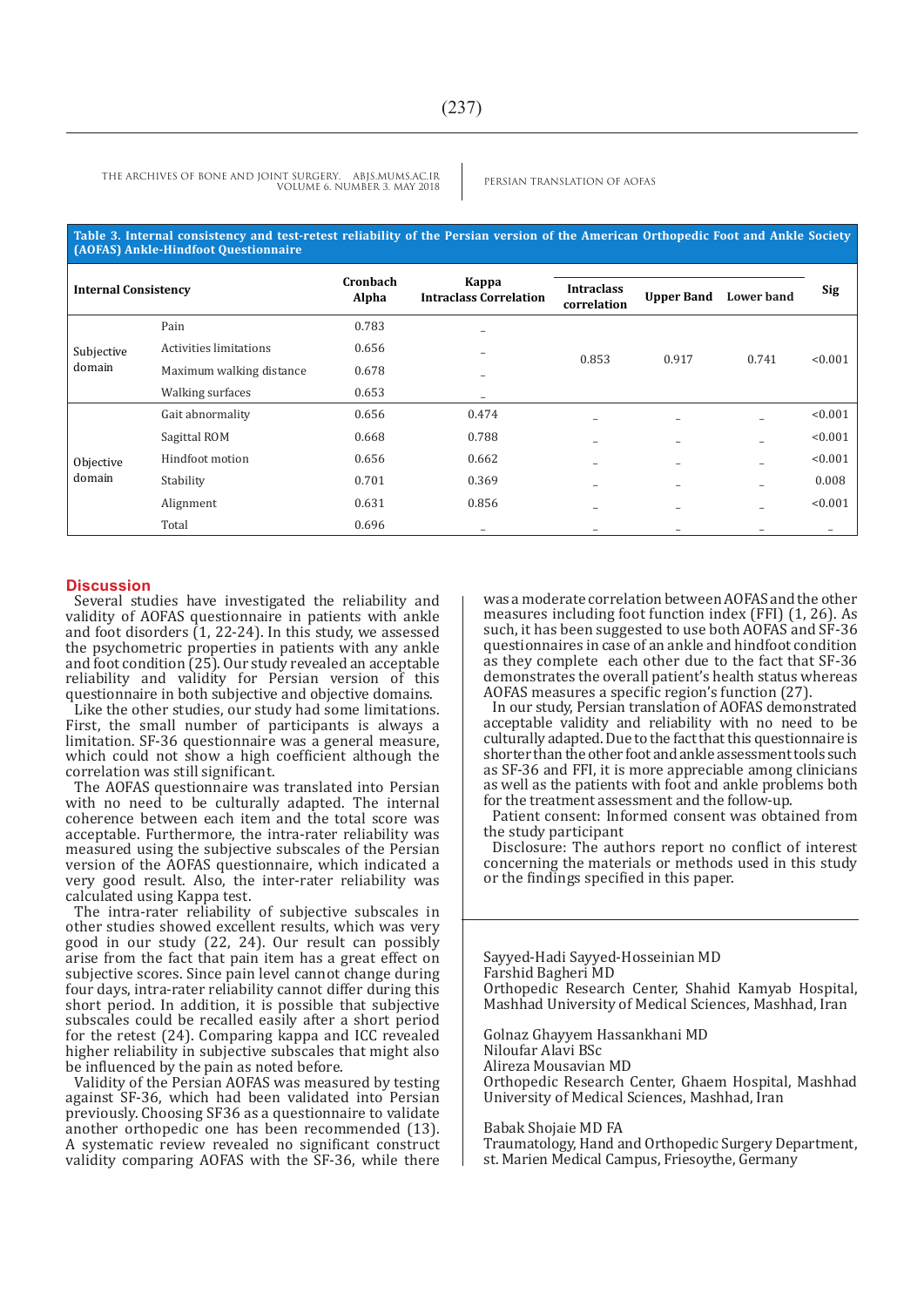#### **References**

- 1. Ibrahim T, Beiri A, Azzabi M, Best AJ, Taylor GJ, Menon DK. Reliability and validity of the subjective component of the American Orthopaedic Foot and Ankle Society clinical rating scales. J Foot Ankle Surg.
- 2007; 46(2):65-74.<br>2. Kachooei AR, Badiei Z, 2. Kachooei AR, Badiei Z, Zandinezhad ME, Ebrahimzadeh MH, Mazloumi SM, Omidi-Kashani F, et al. Influencing factors on the functional level of haemophilic patients assessed by FISH. Haemophilia. 2014; 20(2):185-9.
- 3. Mousavian A, Ebrahimzadeh MH, Birjandinejad A, Omidi-Kashani F, Kachooei AR. Translation and cultural adaptation of the Manchester-Oxford Foot Questionnaire (MOXFQ) into Persian language. Foot (Edinb). 2015; 25(4):224-7.
- 4. Ebrahimzadeh MH, Vahedi E, Baradaran A, Birjandinejad A, Seyyed-Hoseinian SH, Bagheri F, et al. Psychometric properties of the Persian Version of the simple shoulder test (SST) questionnaire. Arch Bone Jt Surg. 2016; 4(4):387-92.
- 5. Kachooei AR, Ebrahimzadeh MH, Erfani-Sayyar R, Salehi M, Salimi E, Razi S. Short Form-McGill Pain Questionnaire-2 (SF-MPQ-2): a cross-cultural adaptation and validation study of the persian version in patients with knee osteoarthritis. Arch Bone Jt Surg. 2015; 3(1):45-50.
- 6. Ebrahimzadeh MH, Birjandinejad A, Golhasani F, Moradi A, Vahedi E, Kachooei AR. Cross-cultural adaptation, validation, and reliability testing of the shoulder pain and disability index in the Persian population with shoulder problems. Int J Rehabil Res. 2015; 38(1):84-7.
- 7. Ebrahimzadeh MH, Birjandinejad A, Kachooei AR. Cross-cultural adaptation, validation, and reliability of the Michigan Hand Outcomes Questionnaire among Persian population. Hand Surg. 2015; 20(1):25-31.
- 8. Baradaran A, Ebrahimzadeh MH, Birjandinejad A, Kachooei AR. Cross-cultural adaptation, validation, and reliability testing of the modified oswestry disability questionnaire in Persian population with low back pain. Asian Spine J. 2016; 10(2):215-9.
- 9. Moradi A, Menendez ME, Kachooei AR, Isakov A, Ring D. Update of the quick DASH questionnaire to account for modern technology. Hand (N Y). 2016; 11(4):403-9.
- 10.Ebrahimzadeh MH, Moradi A, Vahedi E, Kachooei AR, Birjandinejad A. Validity and reliability of the persian version of shortened disabilities of the arm, shoulder and hand questionnaire (Quick-DASH). Int J Prev Med. 2015; 6(1):59.
- 11.Ebrahimzadeh MH, Kachooei AR, Vahedi E, Moradi A, Mashayekhi Z, Hallaj-Moghaddam M, et al. Validity and cross-cultural adaptation of the persian version of the oxford elbow score. Int J Rheumatol. 2014;

2014(10):381237.

- 12.Kachooei AR, Moradi A, Janssen SJ, Ring D. The influence of dominant limb involvement on DASH and quick DASH. Hand (N Y). 2015; 10(3):512-5.
- 13.Coster MC, Rosengren BE, Bremander A, Brudin L, Karlsson MK. Comparison of the self-reported foot and ankle score (SEFAS) and the American Orthopedic foot and ankle society score (AOFAS). Foot Ankle Int. 2014; 35(10):1031-6.
- 14.Kostuj T, Krummenauer F, Schaper K, Stief F, Zettersten K, Baums MH, et al. Analysis of agreement between the German translation of the American Foot and Ankle Society's Ankle and Hindfoot Scale (AOFAS-AHS) and the Foot Function Index in its validated German translation by Naal et al. (FFI-D). Arch Orthop Trauma Surg. 2014; 134(9):1205-10.
- 15.Beaton DE, Bombardier C, Guillemin F, Ferraz MB. Guidelines for the process of cross-cultural adaptation of self-report measures. Spine. 2000; 25(24):3186-91.
- 16.Bolarinwa OA. Principles and methods of validity and reliability testing of questionnaires used in social and health science researches. Niger Postgrad Med J. 2015; 22(4):195-201.
- 17.Bravo G, Potvin L. Estimating the reliability of continuous measures with Cronbach's alpha or the intraclass correlation coefficient: toward the integration of two traditions. J Clin Epidemiol. 1991;  $44(\overline{4} - 5)$ :381-90.
- 18.Tavakol M, Dennick R. Making sense of Cronbach's alpha. Int J Med Educ. 2011;  $2(\bar{1})$ :53-5.
- 19.Terwee CB, Bot SD, de Boer MR, van der Windt DA, Knol DL, Dekker J, et al. Quality criteria were proposed for measurement properties of health status questionnaires. J Clin Epidemiol. 2007; 60(1):34-42.
- 20.McHugh ML. Interrater reliability: the kappa statistic. Biochem Med. 2012; 22(3):276-82.
- 21.Montazeri A, Goshtasebi A, Vahdaninia M, Gandek B. The short form health survey (SF-36): translation and validation study of the Iranian version. Qual Life Res. 2005; 14(3):875-82.
- 22.Rodrigues RC, Masiero D, Mizusaki JM, Imoto AM, Peccin MS, Cohen M, et al. Translation, cultural adaptation and validity of the" American Orthopaedic Foot and Ankle Society (AOFAS) Ankle-Hindfoot Scale". Acta Ortop Bras. 2008; 16(2):107-11.
- 23.Leigheb M, Janicka P, Andorno S, Marcuzzi A, Magnani C, Grassi F. Italian translation, cultural adaptation and validation of the "American Orthopaedic Foot and Ankle Society's (AOFAS) ankle-hindfoot scale". Acta Biomed. 2016; 87(1):38-45.
- 24.Analay Akbaba Y, Celik D, Ogut RT. Translation, crosscultural adaptation, reliability, and validity of turkish version of the american orthopaedic foot and ankle